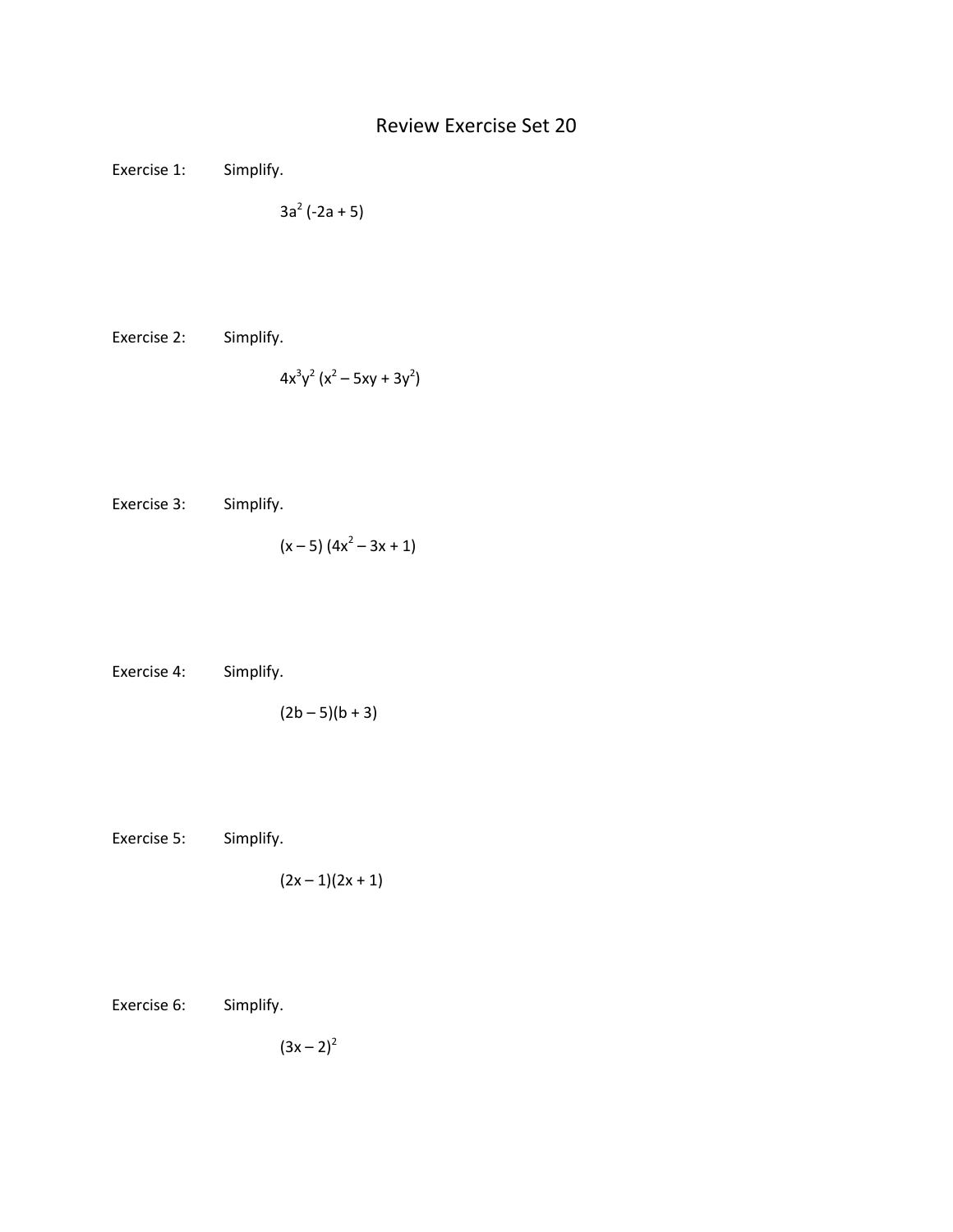## Review Exercise Set 20 Answer Key

Exercise 1: Simplify.

 $3a^2$  (-2a + 5)

Distribute the  $3a^2$  to each term in the parenthesis

 $= 3a^2(-2a) + 3a^2(5)$ 

Simplify

$$
= -6a^{2+1} + 15a^2
$$

$$
= -6a^3 + 15a^2
$$

Exercise 2: Simplify.

$$
4x^3y^2(x^2-5xy+3y^2)
$$

Distribute the  $4x^3y^2$  to each term in the parenthesis

$$
=4x^{3}y^{2}(x^{2})+4x^{3}y^{2}(-5xy)+4x^{3}y^{2}(3y^{2})
$$

Simplify

$$
= 4x3+2y2 + (4 * -5)x3+1y2+1 + (4 * 3)x3y2+2
$$
  
= 4x<sup>5</sup>y<sup>2</sup> + (-20)x<sup>4</sup>y<sup>3</sup> + (12)x<sup>3</sup>y<sup>4</sup>  
= 4x<sup>5</sup>y<sup>2</sup> - 20x<sup>4</sup>y<sup>3</sup> + 12x<sup>3</sup>y<sup>4</sup>

Exercise 3: Simplify.

$$
(x-5) (4x2 - 3x + 1)
$$

Distribute the x and -5 to each term in the second set of parenthesis

= (x) 
$$
(4x^2 - 3x + 1) + (-5) (4x^2 - 3x + 1)
$$
  
= (x)  $(4x^2) + (x) (-3x) + (x) (1) + (-5) (4x^2) + (-5) (-3x) + (-5) (1)$ 

Simplify

$$
= (4x^{2+1}) + (-3x^{1+1}) + (x) + (-5 * 4)(x^2) + (-5 * -3)(x) + (-5 * 1)
$$
  
\n
$$
= 4x^3 - 3x^2 + x + (-20x^2) + (15x) + (-5)
$$
  
\n
$$
= 4x^3 - 3x^2 + x - 20x^2 + 15x - 5
$$
  
\n
$$
= 4x^3 + (-3x^2 - 20x^2) + (x + 15x) - 5
$$
  
\n
$$
= 4x^3 + (-23x^2) + (16x) - 5
$$
  
\n
$$
= 4x^3 - 23x^2 + 16x - 5
$$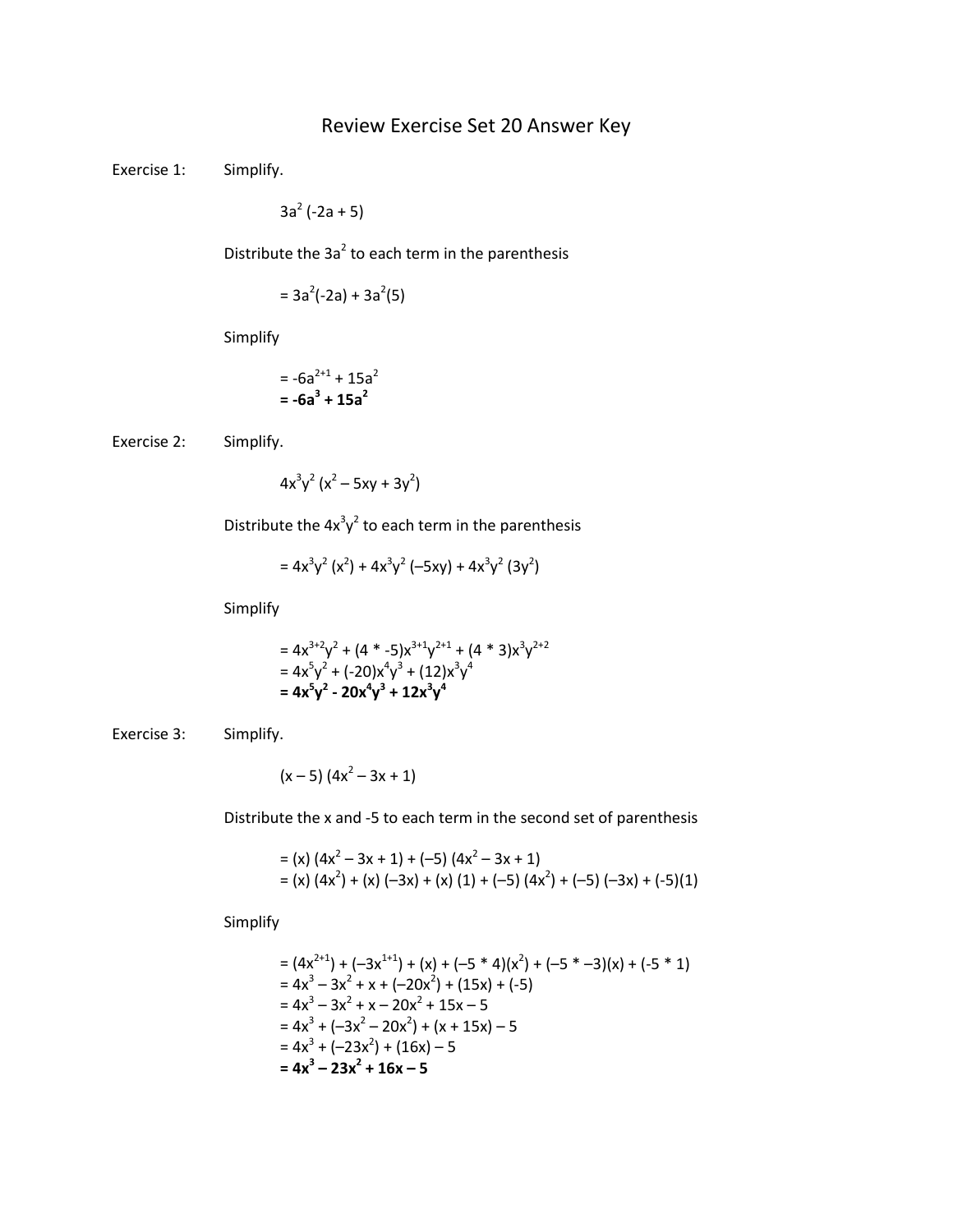Exercise 4: Simplify.

 $(2b - 5)(b + 3)$ 

Distribute the 2b and -5 to each term in the second set of parenthesis

$$
= (2b)(b + 3) + (-5)(b + 3)
$$
  
= (2b)(b) + (2b)(3) + (-5)(b) + (-5)(3)

Simplify

$$
= (2b1+1) + (2 * 3)(b) + (-5b) + (-15)
$$
  
= (2b<sup>2</sup>) + (6b) + (-5b) + (-15)  
= 2b<sup>2</sup> + (6b - 5b) - 15  
= 2b<sup>2</sup> + b - 15

Exercise 5: Simplify.

 $(2x - 1)(2x + 1)$ 

Distribute the 2x and -1 to each term in the second set of parenthesis

 $= (2x)(2x + 1) + (-1)(2x + 1)$  $= (2x)(2x) + (2x)(1) + (-1)(2x) + (-1)(1)$ 

Simplify

$$
= (2 * 2)(x1+1) + (2x) + (-1 * 2)(x) + (-1)
$$
  
= (4)(x<sup>2</sup>) + 2x + (-2)(x) - 1  
= 4x<sup>2</sup> + 2x - 2x - 1  
= 4x<sup>2</sup> - 1

Exercise 6: Simplify.

$$
(3x - 2)^2
$$

Rewrite the problem as the product of two binomials

 $=(3x-2)(3x-2)$ 

Distribute the 3x and -2 to each term in the second set of parenthesis

$$
= (3x)(3x-2) + (-2)(3x-2)
$$
  
= (3x)(3x) + (3x)(-2) + (-2)(3x) + (-2)(-2)